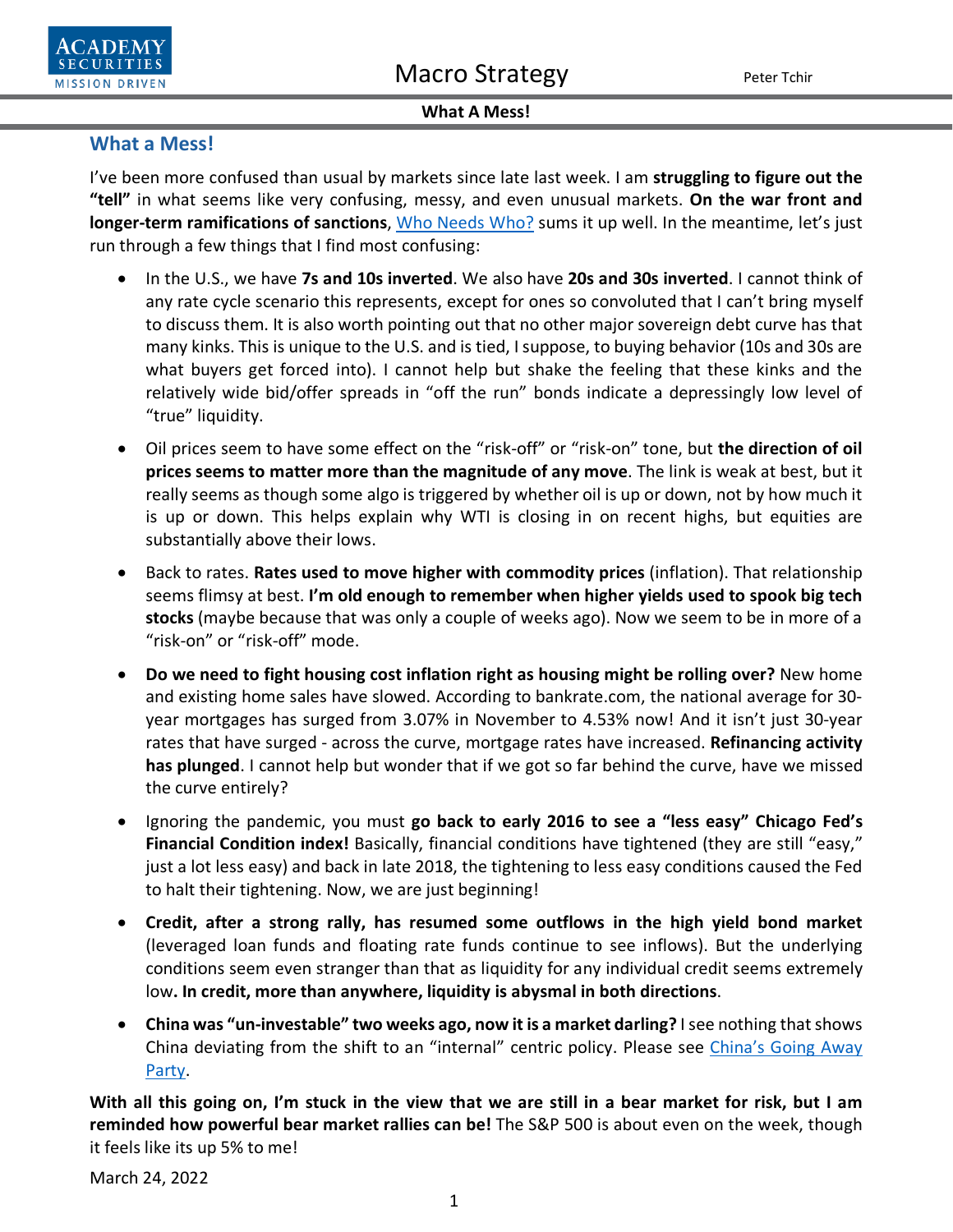



## **What A Mess!**

From a macro perspective, the one thing markets**struggle with (more than anything) is rapidly shifting correlations**. Yes, volatility spikes are painful, but usually manageable. When correlations shift or behave randomly, it is difficult for many macro funds to trade successfully. It seems that we are still in that sort of period, which may explain what seemed like a relentless short covering bid.

On the rates side of things, I am trying to see if there is **any evidence of selling by foreign central banks** (with China as the focal point), but also Saudi Arabia, which seems to be in discussions about selling more oil to China and doing it in yuan rather than dollars.